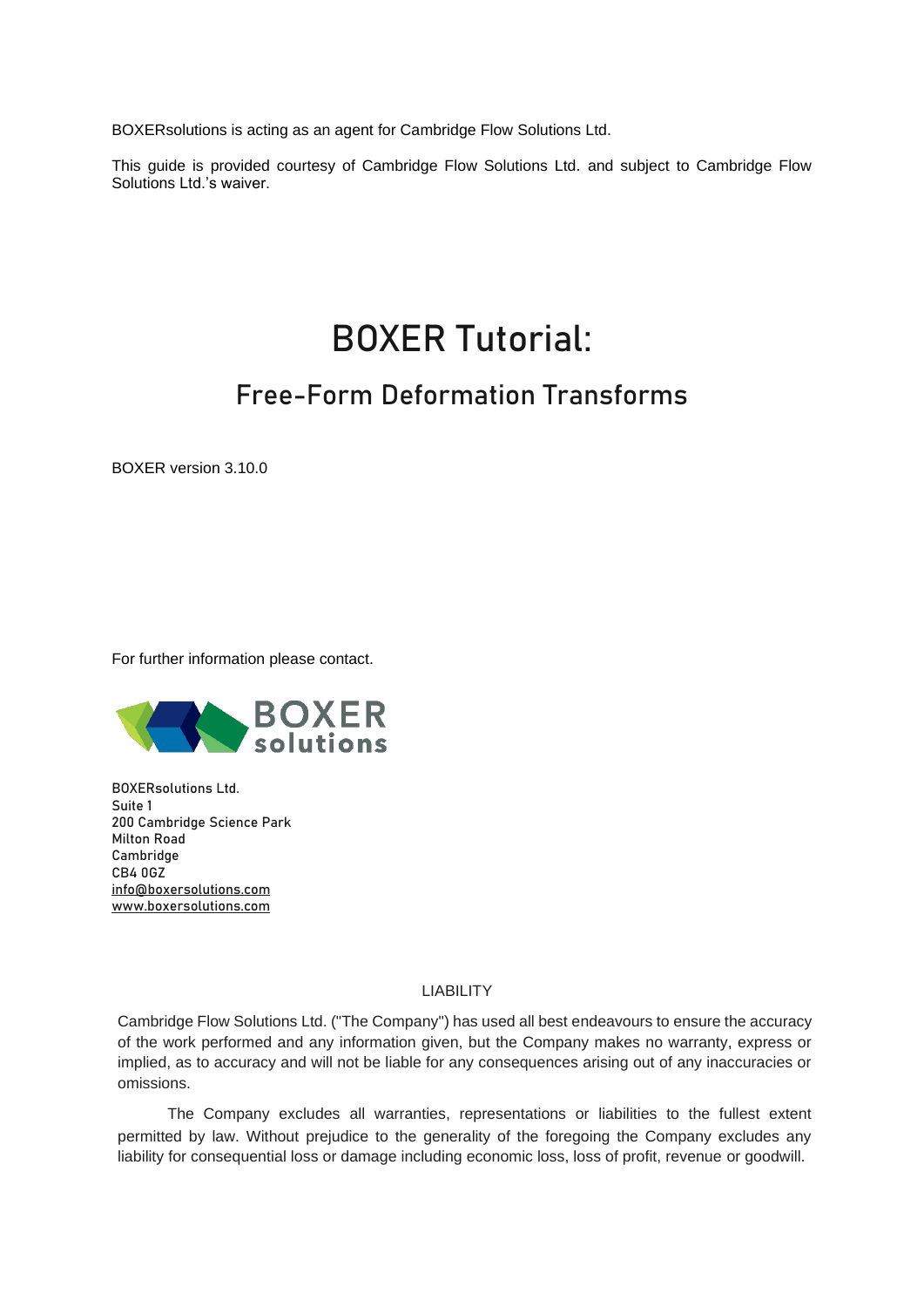

### **Free-form deformation transforms**

This tutorial smoothly deforms a shape using FFD (Free-Form Deformation) transforms.

#### **Import the geometry head.btf**

- File > Import Part from the menu bar, OR
- Click the Import Part toolbar button, OR
- Use the keyboard shortcut Ctrl-G

The geometry is imported as a single part containing one patch.



#### **Create a Cartesian FFD Box**

- Insert  $>$  FFD Box  $>$  Cartesian from the menu bar, OR
- Click the Create new FFD box toolbar button, OR
- Use the keyboard shortcut Ctrl-Shift-B

Change the resolution of the FFD box (the number of control points in u,v,w) to 7,4,4 and click OK. The FFD box appears in the 3d scene in the default position because you have not specified specific positions for the corner locations (P0, P1)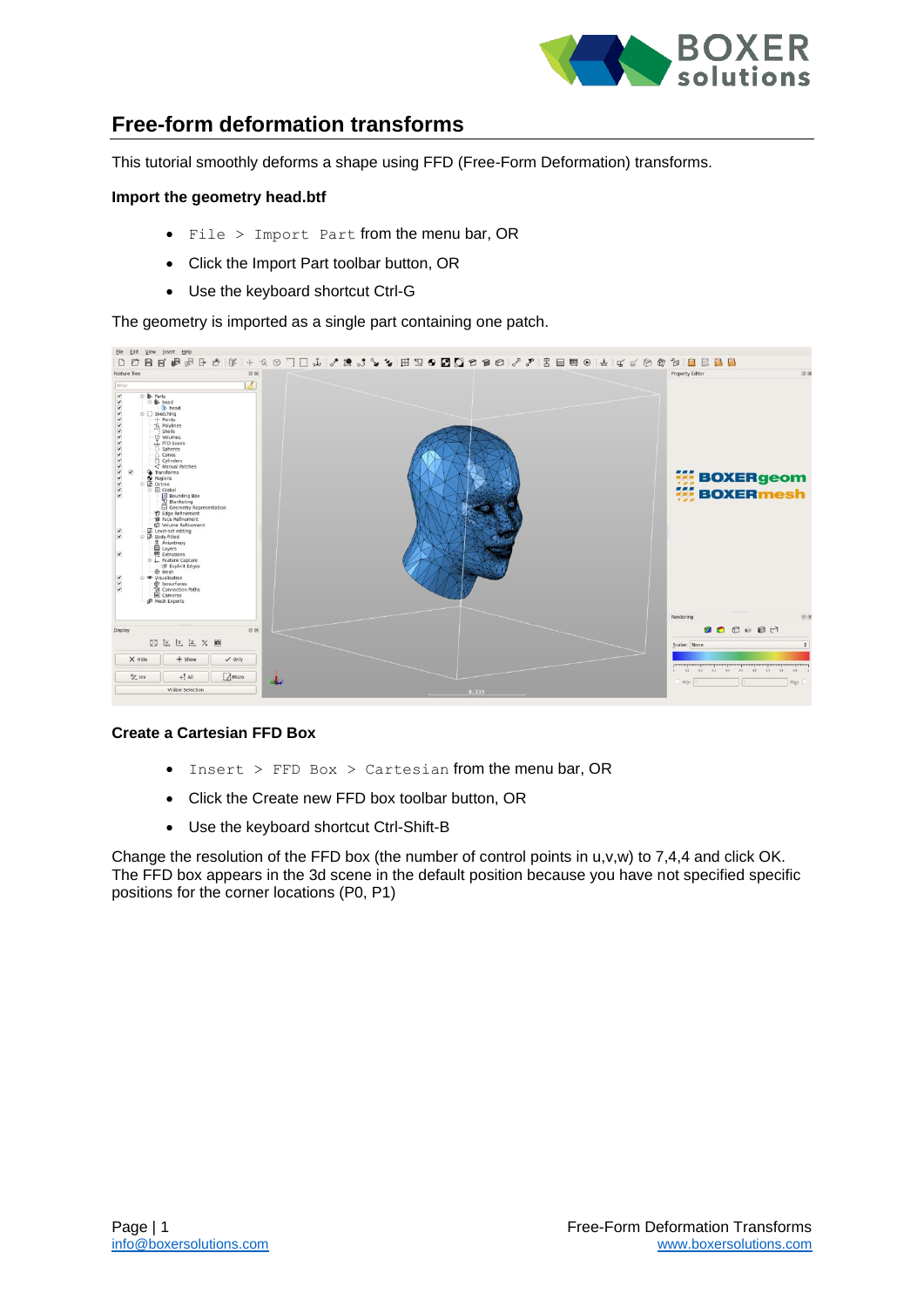



#### **Define an FFD Transform Object**

- Insert > Transform > FFD Transform
- The FFD Transform Editor appears
- Drag the created FFD box from the Feature tree to the FFD box specifdier window in the Editor
- Drag the geometry patch 'head' from the patch list into the Feature Tree Subset window in the Editor



• Click OK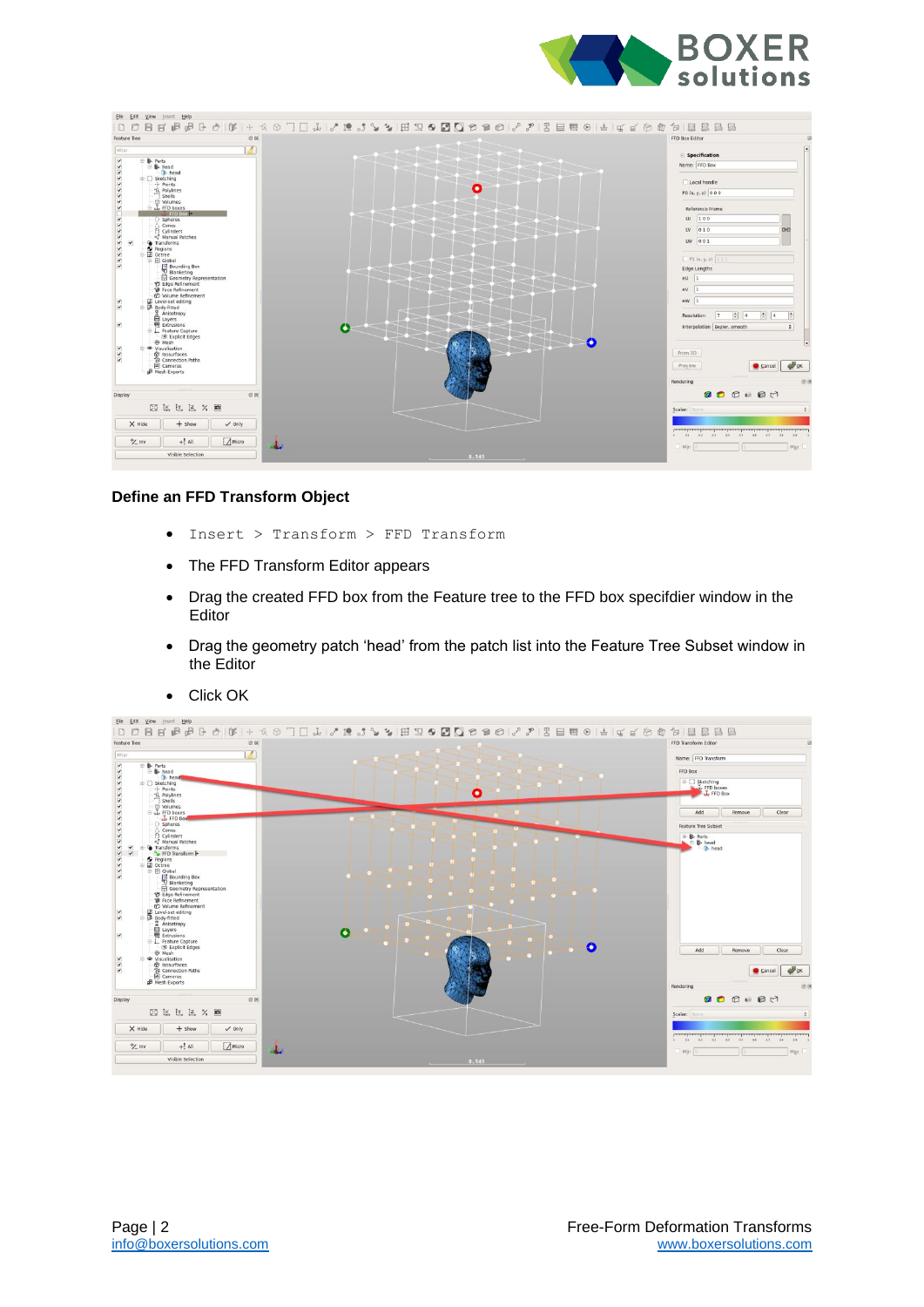

#### **Wrap the FFD box around the Geometry**

The previous step assigned an FFD box to a geometry. 'Wrapping' the FFD box makes it fit exactly around the specified geometry envelope.

- Right mouse over the 'FFD Transform' item in the Feature tree
- Select 'Wrap FFD Transform geometry'
- The FFD box will move and resize to exactly enclose the 'head'

| Feature Tree                                                                                                                                                                                                                                                                                                                                                                                                                                                                                                                                                                                                                                                                                                                                                                                                                                                                                          | 00                                                                                                                                                   | 回风<br>FFD Transform Editor                                                                                                                        |
|-------------------------------------------------------------------------------------------------------------------------------------------------------------------------------------------------------------------------------------------------------------------------------------------------------------------------------------------------------------------------------------------------------------------------------------------------------------------------------------------------------------------------------------------------------------------------------------------------------------------------------------------------------------------------------------------------------------------------------------------------------------------------------------------------------------------------------------------------------------------------------------------------------|------------------------------------------------------------------------------------------------------------------------------------------------------|---------------------------------------------------------------------------------------------------------------------------------------------------|
| Filter                                                                                                                                                                                                                                                                                                                                                                                                                                                                                                                                                                                                                                                                                                                                                                                                                                                                                                | ď                                                                                                                                                    | Name: FED Transform                                                                                                                               |
| 4444444444444444<br><b>B</b> Parts<br>⊕ <b>B</b> head<br>head<br>Sketching<br>--!- Points<br>- Q. Polylines<br><sup>1</sup> shells<br>· ⊗ Volumes<br>Ly FFD boxes<br>O Spheres<br>△ Cones<br><b>Cylinders</b><br>Manual Patches<br Transforms<br>ᢦ<br>FFD Transform<br>Regions<br><b>Q</b> Octree<br>$\overline{\mathbf{v}}$<br><b>B</b> Global<br>$\begin{array}{c}\n\text{H} \text{ Bounding Box} \\ \text{I} \text{ Blanketing}\n\end{array}$<br>Geometry Rep<br><b>Edge Refinement</b><br>Face Refinement<br>to Volume Refineme<br>E Level-set editing<br>$\prec$<br>Body-fitted<br>$\blacktriangledown$<br><b>E</b> Anisotropy<br>$\blacktriangledown$<br>E Extrusions<br>E L Feature Capture<br>Explicit Edges<br>O Mesh<br>$\blacktriangledown$<br><sup>®</sup> Visualisation<br>$\frac{1}{2}$<br><b>创</b> Isosurfaces<br><sup>1</sup> Connection Paths<br>La Cameras<br><b>B</b> Mesh Exports | Hide<br>Show<br>Only                                                                                                                                 | FFD Box<br><b>UN FED Box</b><br>Clear<br>Remove<br>Add<br><br>Feature Tree Subset<br>D-B Parts<br><b>El B</b> head<br>$-$ ( $\triangleright$ head |
|                                                                                                                                                                                                                                                                                                                                                                                                                                                                                                                                                                                                                                                                                                                                                                                                                                                                                                       | Delete<br>Rename<br>Edit Properties<br>Show Edges<br>Show Faces<br>Show Faces and Edges<br>Show Outline Edges                                        |                                                                                                                                                   |
|                                                                                                                                                                                                                                                                                                                                                                                                                                                                                                                                                                                                                                                                                                                                                                                                                                                                                                       | Change face colour<br>Change edge colour<br>Change face transparency<br>Create FFD lattice transform ><br>Copy<br><b>Wrap FFD Transform geometry</b> | Clear<br>Add<br>Remove                                                                                                                            |
|                                                                                                                                                                                                                                                                                                                                                                                                                                                                                                                                                                                                                                                                                                                                                                                                                                                                                                       |                                                                                                                                                      | 日医<br>Rendering                                                                                                                                   |
| Display                                                                                                                                                                                                                                                                                                                                                                                                                                                                                                                                                                                                                                                                                                                                                                                                                                                                                               | 88                                                                                                                                                   | 00000                                                                                                                                             |
| 图区位区义画                                                                                                                                                                                                                                                                                                                                                                                                                                                                                                                                                                                                                                                                                                                                                                                                                                                                                                |                                                                                                                                                      | $\div$<br>Scalar: None                                                                                                                            |
| $X$ Hide<br>$+$ show                                                                                                                                                                                                                                                                                                                                                                                                                                                                                                                                                                                                                                                                                                                                                                                                                                                                                  | $\checkmark$ Only                                                                                                                                    | $0$ 0.1 0.2 0.5 0.4 0.5<br>0.8<br>$-0.7$<br>0.8<br>0.9                                                                                            |
| $+2$ inv<br>$+!$ All                                                                                                                                                                                                                                                                                                                                                                                                                                                                                                                                                                                                                                                                                                                                                                                                                                                                                  | Micro<br>A.                                                                                                                                          | Min<br>Max                                                                                                                                        |

#### **Create a Lattice translation**

We now translate some of the points in the FFD lattice and the geometry will smoothly deform as the points are moved

- Right mouse over the 'FFD Transform' item in the Feature tree
- Select 'Create FFD lattice transform'
- Select Translation

The FFD translation Editor will appear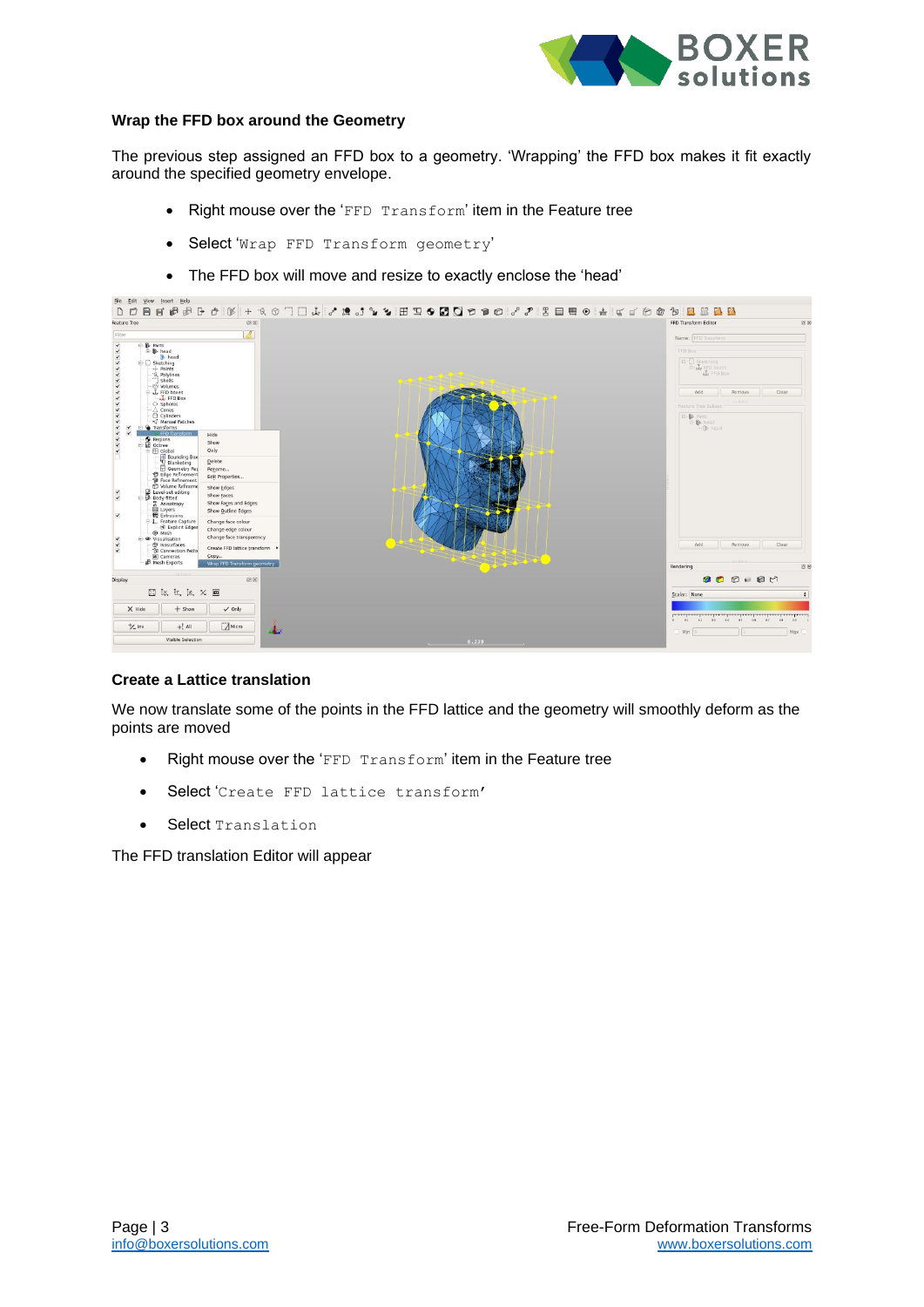



In the FFD Lattice translation Editor:

- From the 'Entity' pull down menu select 'W-Plane'
- Click on the 'W' index counter to increment the value in the W field to 1
- Click 'Add'. This add plane W=1 to the entity translation list

Click in the 'Translation' field. The interactive GUI drag handles for translation appear

- Grab either u, v, or w (blue, green or red) 'arrow' handles with the left mouse button and move them around the 3D scene. Note that the values in 'Translate' field update in real time
- Click ok to move the control points on plane W=1 by the specified translation amount. The geometry will update in real time

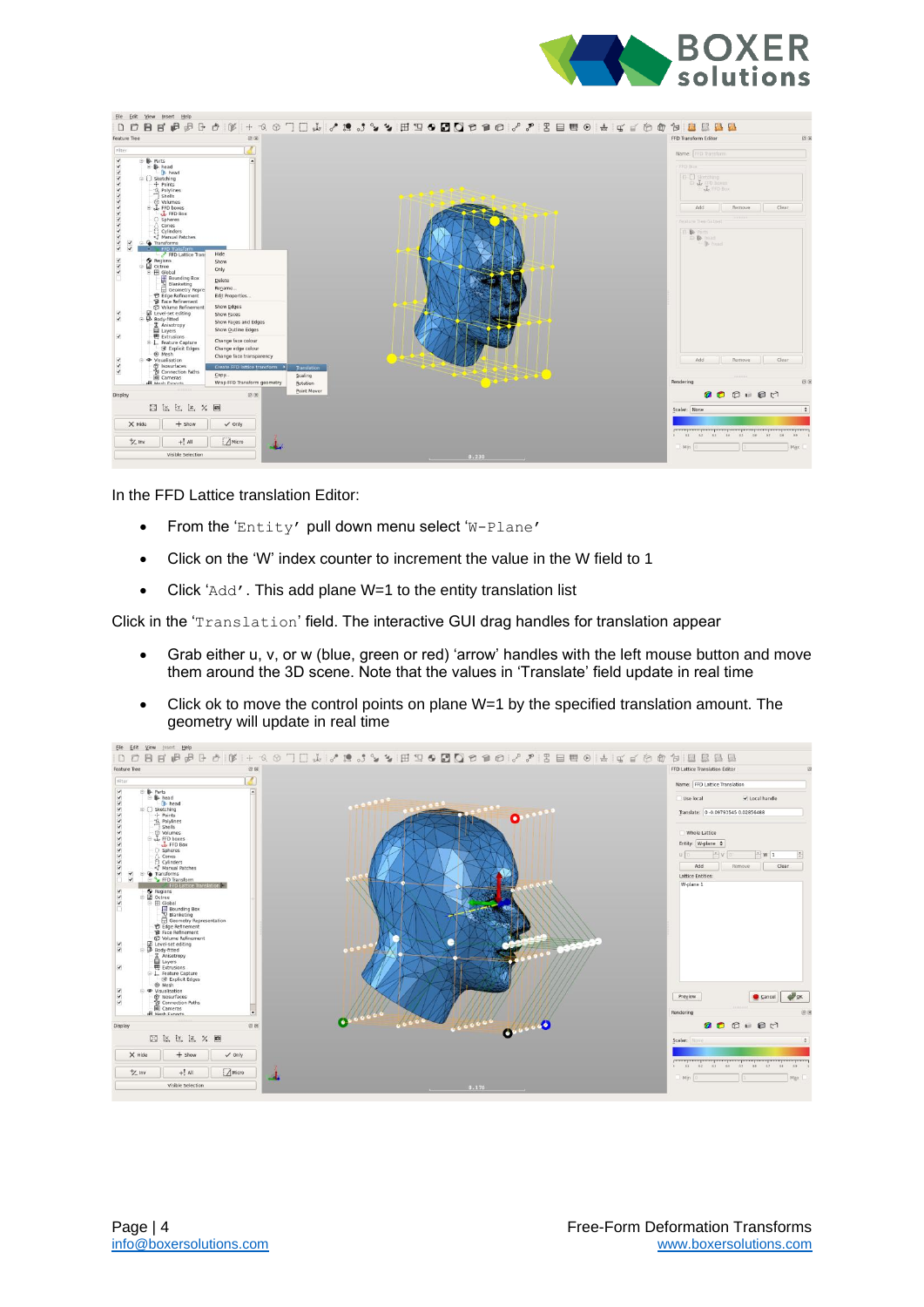

#### **Create a Lattice rotation**

We now rotate some of the points in the FFD lattice and the geometry will smoothly deform as the points are moved

- Right mouse over the 'FFD Transform' item in the Feature tree
- Select 'Create FFD lattice transform
- Select 'Rotation'

The FFD Rotation Editor will appear

In the FFD Lattice Rotation Editor:

- From the 'Entity' pull down menu select 'V-Plane'
- Click on the 'V' index counter to increment the value in the V field to 2
- Click 'Add'. This adds plane V=2 to the entity translation list
- Repeat for plane V=3

Select the 'Custom' radio button

Click in the 'Centre' field. The interactive GUI drag handle for positioning the centre of rotation appear

• Grab either u, v, or w (blue, green or red) 'arrow' handles with the left mouse button and move them around the 3D scene. Note that the values in 'Centre' field update in real time. Move the centre of rotation to the end of the nose

Click in the 'Angle' field. The interactive GUI drag handle for rotation appears

• Grab the red a circular 'arrow' handle with the left mouse button and move it to rotate the specified control points around the specified centre point. Note the value in the 'Angle' field updates in real time.



• Click OK. The geometry updates in real time.